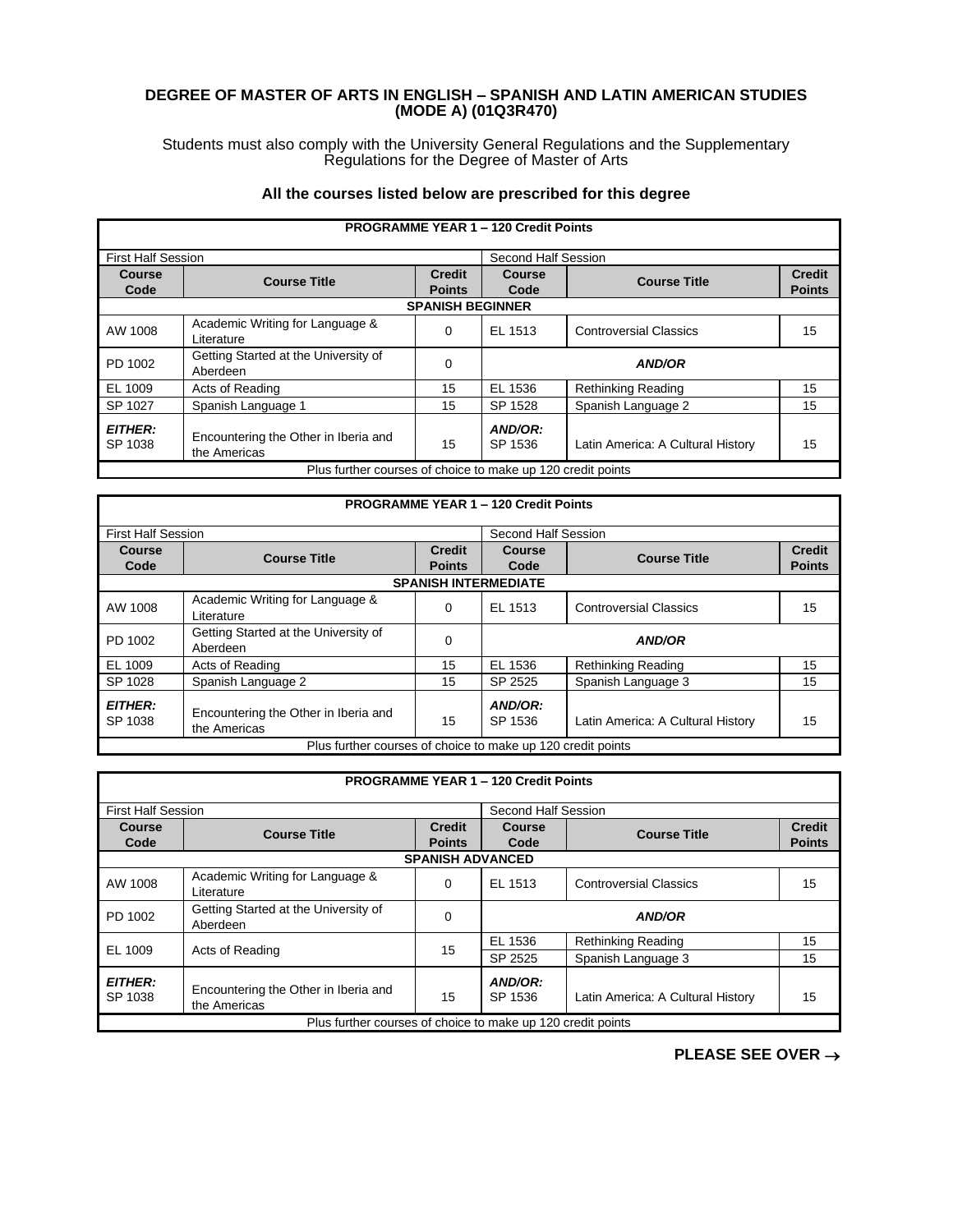|                           |                                                              |                                | <b>PROGRAMME YEAR 2 - 120 Credit Points</b> |                                   |                                |
|---------------------------|--------------------------------------------------------------|--------------------------------|---------------------------------------------|-----------------------------------|--------------------------------|
| <b>First Half-Session</b> |                                                              |                                | Second Half-Session                         |                                   |                                |
| <b>Course</b><br>Code     | <b>Course Title</b>                                          | <b>Credit</b><br><b>Points</b> | <b>Course</b><br>Code                       | <b>Course Title</b>               | <b>Credit</b><br><b>Points</b> |
|                           |                                                              | <b>SPANISH BEGINNER</b>        |                                             |                                   |                                |
| EL 2011                   | Encounters with Shakespeare                                  | 30                             | EL 2512                                     | The Tragedy of Knowledge          | 30                             |
| SP 2025                   |                                                              | 15                             |                                             | <b>AND</b>                        |                                |
|                           | Spanish Language 3                                           |                                | SP 2526                                     | Spanish Language 4                | 15                             |
| <b>EITHER:</b>            |                                                              |                                | AND/OR:                                     |                                   |                                |
| SP 2036                   | Latin America: Texts and Contexts                            | 15                             | SP 2540                                     | Rebels, Outsiders and Conformists | 15                             |
|                           | Plus further courses of choice to make up 120 credit points. |                                |                                             |                                   |                                |

|                           |                                                              |               | <b>PROGRAMME YEAR 2 - 120 Credit Points</b> |                                   |               |
|---------------------------|--------------------------------------------------------------|---------------|---------------------------------------------|-----------------------------------|---------------|
| <b>First Half-Session</b> |                                                              |               | Second Half-Session                         |                                   |               |
| <b>Course</b>             | <b>Course Title</b>                                          | <b>Credit</b> | <b>Course</b>                               | <b>Course Title</b>               | <b>Credit</b> |
| Code                      |                                                              | <b>Points</b> | Code                                        |                                   | <b>Points</b> |
|                           |                                                              |               | <b>SPANISH INTERMEDIATE-ADVANCED</b>        |                                   |               |
| EL 2011                   | <b>Encounters with Shakespeare</b>                           | 30            | EL 2512                                     | The Tragedy of Knowledge          | 30            |
| SP 2026                   |                                                              |               |                                             | AND                               |               |
|                           | Spanish Language 4                                           | 15            | SP 2531                                     | Spanish Language 5                | 15            |
| <b>EITHER:</b>            |                                                              |               | AND/OR:                                     |                                   |               |
| SP 2036                   | Latin America: Texts and Contexts                            | 15            | SP 2540                                     | Rebels, Outsiders and Conformists | 15            |
|                           | Plus further courses of choice to make up 120 credit points. |               |                                             |                                   |               |

|                    |                     |               | <b>PROGRAMME YEAR 3 - 15 Credit Points</b> |                     |               |
|--------------------|---------------------|---------------|--------------------------------------------|---------------------|---------------|
| First Half-Session |                     |               | Second Half-Session                        |                     |               |
| Course             | <b>Course Title</b> | <b>Credit</b> | Course                                     | <b>Course Title</b> | <b>Credit</b> |
| Code               |                     | <b>Points</b> | Code                                       |                     | <b>Points</b> |
| SP 30AB            |                     |               | Residence Abroad Project                   |                     | 15            |

|                           |                                                                        |                                | <b>PROGRAMME YEAR 4 - 120 Credit Points</b> |                                                               |                                |
|---------------------------|------------------------------------------------------------------------|--------------------------------|---------------------------------------------|---------------------------------------------------------------|--------------------------------|
| <b>First Half-Session</b> |                                                                        |                                | Second Half-Session                         |                                                               |                                |
| Course<br>Code            | <b>Course Title</b>                                                    | <b>Credit</b><br><b>Points</b> | Course<br>Code                              | <b>Course Title</b>                                           | <b>Credit</b><br><b>Points</b> |
|                           | Two level 3 EL courses to be chosen from two of the groups below       |                                |                                             |                                                               |                                |
|                           | Group 1: Medieval/ Renaissance Literature courses:                     |                                |                                             |                                                               |                                |
| EL 30CP                   | Page and Stage: Renaissance<br>Writings 1500-1600                      | 30                             | <b>EL 35EH</b>                              | <b>Classical Epic</b>                                         | 30                             |
|                           |                                                                        |                                | <b>EL 35DQ</b>                              | Knights, Virgins and Viragos:<br>Chaucer and Medieval Writing | 30                             |
|                           | Group 2: Romantic/Victorian Literature courses:                        |                                |                                             |                                                               |                                |
| EL 30XR                   | Romanticism                                                            | 30                             | <b>EL 350A</b>                              | Sympathy for the Devil: Scottish<br><b>Short Stories</b>      | 30                             |
| EL 30SB                   | Britain and the Nineteenth- Century<br>World                           | 30                             |                                             |                                                               |                                |
|                           | Group 3: Contemporary/Modern Literature courses:                       |                                |                                             |                                                               |                                |
| EL 30FF                   | Modernism: Make it New                                                 | 30                             | <b>EL 35KN</b>                              | <b>Haunted Texts</b>                                          | 30                             |
| EL 30RD                   | American Voices: Self and Society,<br>1850-1930                        | 30                             | <b>EL 35UT</b>                              | Art and Atrocity: Representations of<br>Violence and Trauma   | 30                             |
| EL 30WC                   | Queer Times                                                            | 30                             |                                             |                                                               |                                |
|                           |                                                                        |                                | Group 4: One course from the following:     |                                                               |                                |
| EL 30UT                   | Art and Atrocity: Representations of<br>Violence and Trauma            | 30                             | <b>EL 35VC</b>                              | Fallen Women and Self-Made Men                                | 30                             |
| EL 30YB                   | Creative Writing: Creativity and Craft                                 | 30                             | LN 3524                                     | <b>Stylistics</b>                                             | 30                             |
|                           |                                                                        |                                | <b>FS 35ZB</b>                              | Landscapes of Film and Literature                             | 30                             |
|                           |                                                                        | PLUS:                          |                                             |                                                               |                                |
| <b>SP 30A3</b>            |                                                                        |                                | Spanish Language 6                          |                                                               | 15                             |
|                           | Plus 45 credits of Level 3 Spanish and Latin American Studies courses. |                                |                                             |                                                               |                                |
|                           | Plus further courses of choice to make up 120 credit points.           |                                |                                             |                                                               |                                |

**PLEASE SEE OVER** →